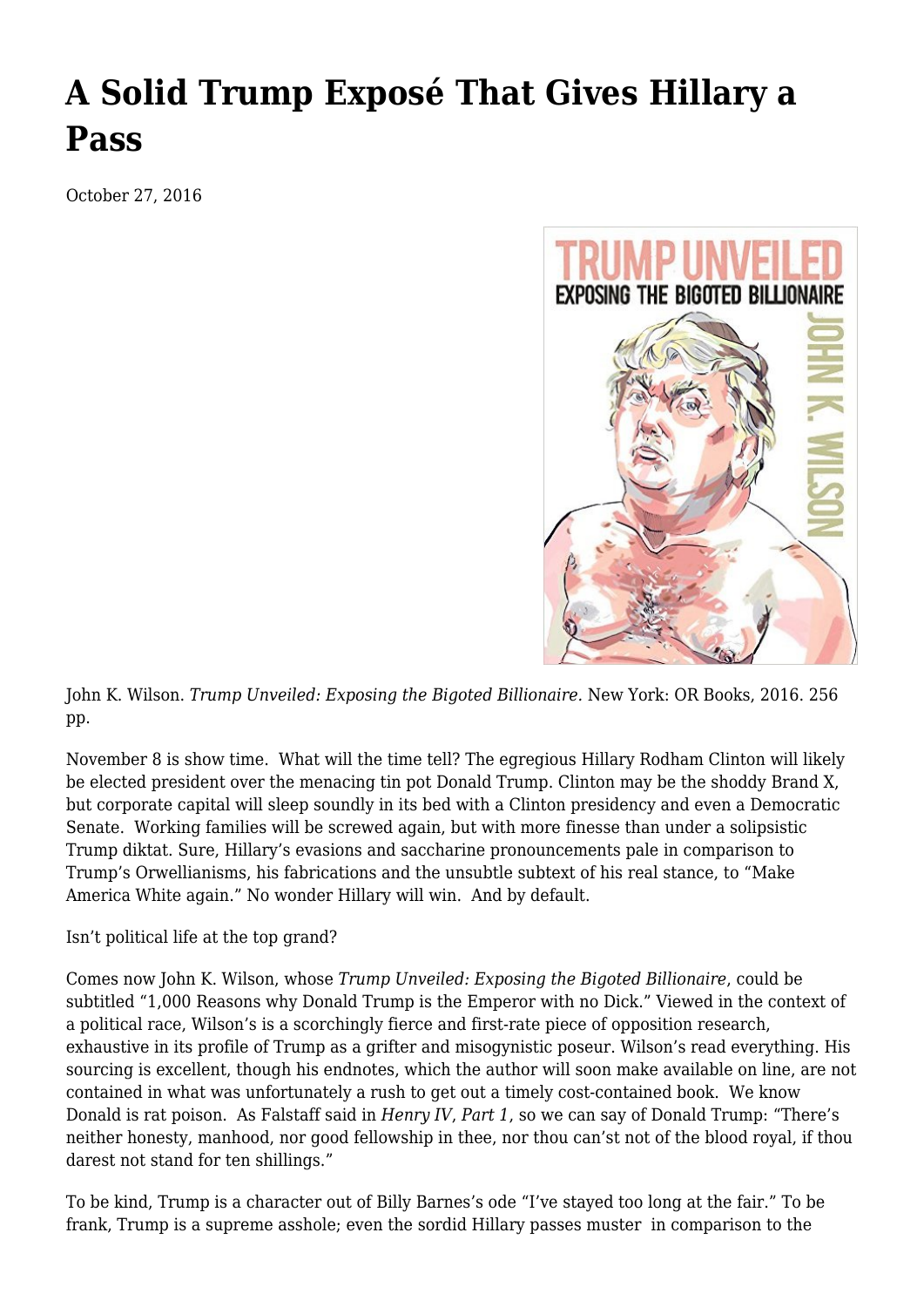orange peril. His comment alone at the Las Vegas food-fight cum debate that "we have no country if we have no border" ranks among the worst sort of nativist toxin. He defines country itself not as a homeland but as a combination prison/elite club. The scent is unmistakable. As George Orwell put it in "The Lion and the Unicorn": "One cannot see the modern world as it is unless one recognizes the overwhelming strength of patriotism, national loyalty…Christianity and internationalism are as weak as straw in comparison to it." Trump may be the bumbling sorcerer's apprentice, but he's gotten a following.

With days before the agony of this election cycle is over, we know much of that. So why another exposé of Trump, even if the elements Wilson unloads about Trump, both the cartoonish and the instructive, are legion? I think the reason Wilson's book is worth reading and keeping is that we will forget what even a bad actor like Trump can do, and that a less flawed future candidate presenting themselves as a redeemer might actually sell. A less mannequin-like pretender could come again, making a critique of the failing consensus, but in a faux populist pose that is itself both toxic and saleable.

Trump's is a gargantuan ego that justifies petty revenge as key to business success. Even his lies are masked in what he brags is "truthful hyperbole." His is an almost studied indifference to facts, has the military acuity of a six-year old and an instinctive urge to, in Wilson's words, "engage in brutal, merciless violence with little regard to the consequences. Whenever faced with a threat to American interests, Trump would bomb first, steal oil second and ask questions later."

Wilson shows Trump to be an inveterate racist and misogynist—case closed. These are just Trump's characterological flaws, and the book is a compendium of his whacked and ill-informed fantasy positions on virtually everything. In isolation, Wilson's is a masterful compilation of Trump's intellectual and moral crimes.

The books is also a tough read, like surveying the poisons at a toxic-waste dump site. Tough, but fair. At its most brutal, Wilson's is like taking stock of sins in a world without gods or justice. The experience is like watching a montage of lynchings. Be prepared.

What also bears knowing, and what Wilson doesn't deal with, is why Trump is idolized by so many who would be his victims. Why is this mad clown popular? Its research strengths aside, what the book doesn't do is offer a broad enough context.

That lack of context, implicit in its specific topical partisan approach, comes out sharpest in his cavalier dismissal of a trenchant critique made by Chicago activist and acute political observer Marilyn Katz. She, unlike so many liberal Hillary supporters, is encouraged by the many instances of direct confrontation Trump opponents make at Trump's Nuremburg-like rallies. Wilson says these confrontations, which he doesn't acknowledge as themselves nonviolent to a fault, actually feed the right by making the left look like bullies and opponents of free speech.

In fact, Katz's defense of the demonstrators is nuanced and well-put. Writing in *In These Times* (3/16/16), Katz responds to a plethora of liberal critics who label demonstrations against Trump as counterproductive and reminiscent of 1960s New Left efforts many today hold as responsible for Richard Nixon's ascendency. But Wilson doesn't cite what Katz actually says. Katz wrote that violence at Trump demonstrations is appropriately blamed on his own supporters and the egging on by the puppet master, and that the linking of 1968 and today is spurious to both phenomena. She wrote:

The Democratic Party's intransigence [in 1968], its unwillingness and inability to hear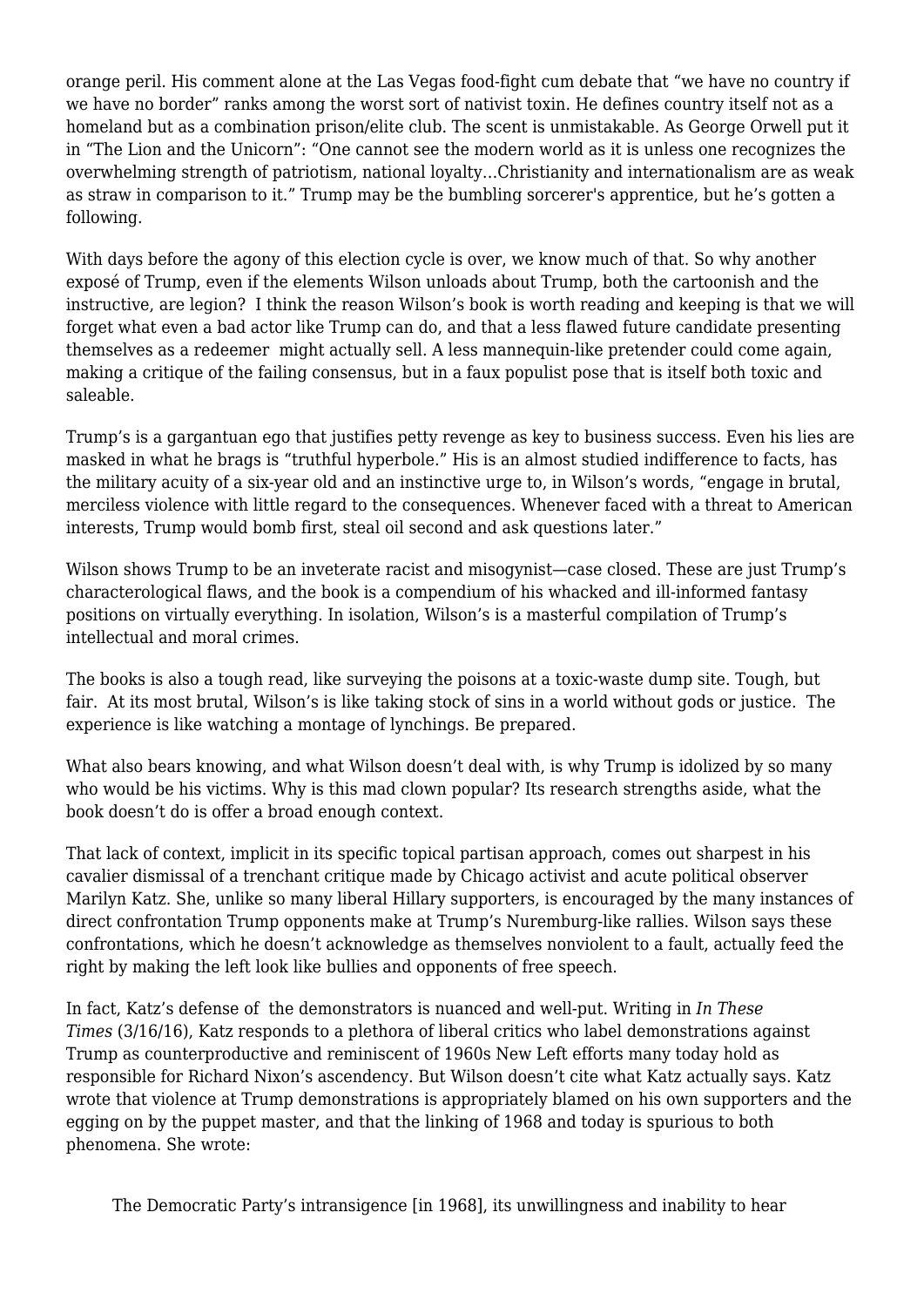and incorporate the sentiments of the young, the blacks, the women, the anti-war sentiments and the ugly brutality of the state—all of those things suppressed the vote and brought on the Nixon victory. After being shunned by our elders, attacked by the party and the police force of its leader, did anyone really think we were going to go out and vote for Humphrey? The nation hated the war and after the deaths of King and Kennedy and the bloodying of the young in Chicago, seeing the party as the defender of democracy and civil rights was a stretch.

It was the police riots that caused the violence, as the pathbreaking Kerner Commission report made clear. Or as then-Chicago Mayor Richard Daley malaproped, "The police are not there to cause disorder; they are they there to preserve disorder."

Katz is right about 1968, and today. The counter demonstrators at Trump rallies are not the provocateurs. While Wilson has a right to his tactical reservations—the left is not sacrosanct—his not offering Katz's reasoning, which is sound and to me self-evident, is a lapse.

In looking at the far right, Bob Dylan's sentiment in "Restless Farewell" has it correct.

"Oh, every foe that ever I faced, The cause was there before we came. And ev'ry cause that ever I fought, I fought it full without regret or shame"

So while Wilson is definitive on Trump writ small and gives readers at least the basis for going farther and teasing out why the Donald might be attractive to some voters, there is a hole in the analysis. Trump is also attractive because Hillary is what she appears to be—more of the same politics as stasis. What's missing in Wilson's narrative is a corresponding critique of the Democrats and how the entire Hilary Clinton oeuvre is emblematic of a reigning concession to and an enabling of global capitalism. Doug Henwood's masterly 2016 study of HRC—*My Turn: Hillary Clinton Targets the Presidency*, produced by OR Books, Wilson's publisher—is a good counterpoint. Read them both.

Given how Trump's overkill takes the form of intense disgust for both parties, even mainstay conservative writers are not amused. The *Wall Street Journal's* Bret Stephens (WSJ 10/25) writes that "if I can't get my Grand Old Party Back, I'd rather build a new one," with which he means one built around such Reaganite verities as relatively open borders, free-trade a la Adam Smith and Milton Friedman, and something nebulous called "culture, civility and character." Even as egregious a poseur as Glenn Beck is on board about how the GOP has lost its noble moorings. Good luck with that comeback in a world of class-against-class and permanent war, with the US the world's military hegemon but a debtor to the money-lenders in Beijing. Maybe the greatest crime of the Democrats is that they gave Trump a free ideological ride instead of taking the fight to the GOP, something Bernie Sanders at least offered the ideological frame for doing.

Neither Hillary nor Trump hinted at opposition to the core principles of neoliberalism. Some competition! Some choice!

Will the response to a Hillary presidency by the left be a resurgence of opposition, or will the refrain be, even under a necessarily retrograde Democratic regime, "we're still better off with Hillary"?

But as Orwell also said (and you can't quote Orwell too often) about the Communist International's Popular Front strategy, so it can be said of the Democrats under Hilary; it is just an "unholy alliance between the robbers and the robbed." He dismissed the effort as "a combination with about as much